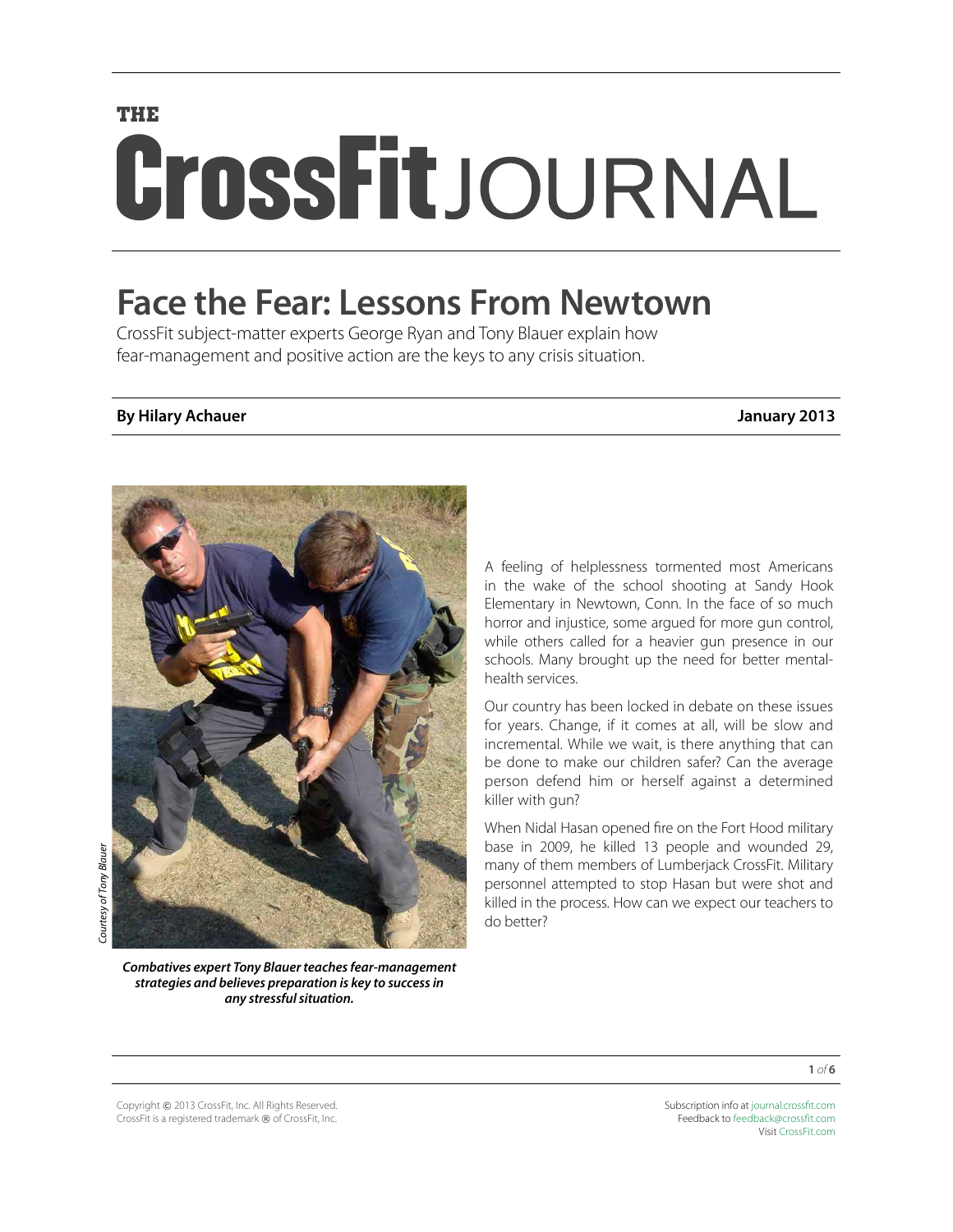

*Schools don't need to get this realistic with their scenario-based training, but Blauer says they should have a plan of action.* 

There are no easy answers, but there are some strategies that can help.

CrossFit works with two experts who teach civilians, military personnel and law-enforcement officers how to deal with attacks. Tony Blauer, the self-defense expert who runs the CrossFit Defense course, has spent his career teaching fear management and personal-defense readiness through his company, Blauer Tactical Systems. George Ryan, a full-time SWAT officer and creator of the CrossFit Striking Trainer Course, has been teaching law-enforcement officers around the country about proper responses to activeshooter incidents since 1999.

Both Blauer and Ryan think there are things we can do. And they say the CrossFit mindset is an important piece of the puzzle.

#### **Start With a Plan**

Blauer said the first time he saw the workout Cindy written down, he thought it was a joke. It was before Blauer did CrossFit himself, and when he saw the workout was 5 pull-ups, 10 push-ups and 15 air squats for 20 minutes, he said, "Are you guys kidding me? You're having trouble doing this?"

It wasn't until he started CrossFit and repeated those seemingly simple movements at high intensity for 20 minutes that he understood what it felt like.

> "Prevention and preparation have made a tremendous difference in the case of fires. These key principles can be applied to school shootings as well."

> > —George Ryan

It's the same with any kind of disaster or survival situation. Teachers and students know what to do in the event of a fire because they practice three times a year. In the midst of the panic and confusion, the brain latches onto the plan and relaxes.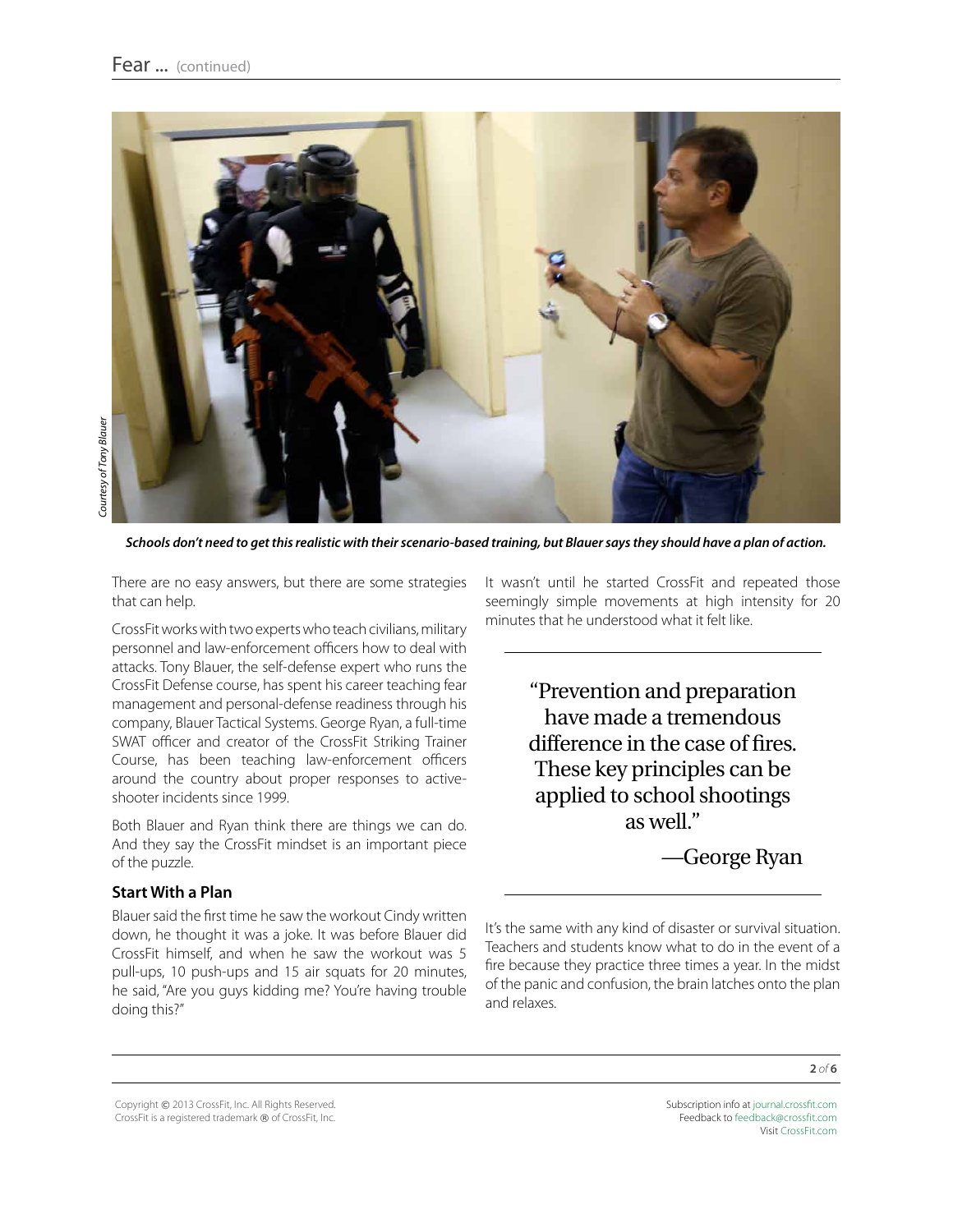"Statistics show that no children have died in a fire at a school in over 50 years," Ryan said. "This proves that school fire-safety measures—including the right equipment, training and drills—are working. Prevention and preparation have made a tremendous difference in the case of fires. These key principles can be applied to school shootings as well."

Ryan feels that teachers and school administrators should participate in scenario-based training that replicates an active-shooter scenario.

"They should involve local law enforcement and use role players. Afterwards, everyone who participates in the training should conduct an honest and thorough debrief to see where they can improve. Such training needs to be ongoing, as it will help develop proper conditioned responses to an actual active-shooter event," Ryan said.

What about the concern that preparing for such an awful occurrence would upset the children?

"As for drilling the children, schools have long since found a way to put children through fire, lock-down and naturaldisaster drills without causing the children fear and worry," Ryan said. "The children simply learn do 'this' when your teacher says 'this' or when you hear 'this kind of bell.'"

In most cases, there is very little time to react. Everything happens quickly, and if the teachers and students know exactly what to do, they will be able to execute the plan without discussion.

"Doing nothing ensures that the worst will happen," Blauer said.

"You can have all the skills in the world, but most people don't shoot well in an ambush," Blauer said. He believes the reason the military suffered so many casualties at Fort Hood is that they were taken completely by surprise. Blauer said this is a lesson that even people in the military need to learn.



*George Ryan (right) believes schools can use scenario-based training to prepare staff for gun-related incidents just as they prepare for fires or earthquakes.* 

Copyright © 2013 CrossFit, Inc. All Rights Reserved. CrossFit is a registered trademark ® of CrossFit, Inc. Subscription info at [journal.crossfit.com](http://journal.crossfit.com) Feedback to [feedback@crossfit.com](mailto:feedback@crossfit.com) Visit [CrossFit.com](http://www.crossfit.com)

**3** *of* **6**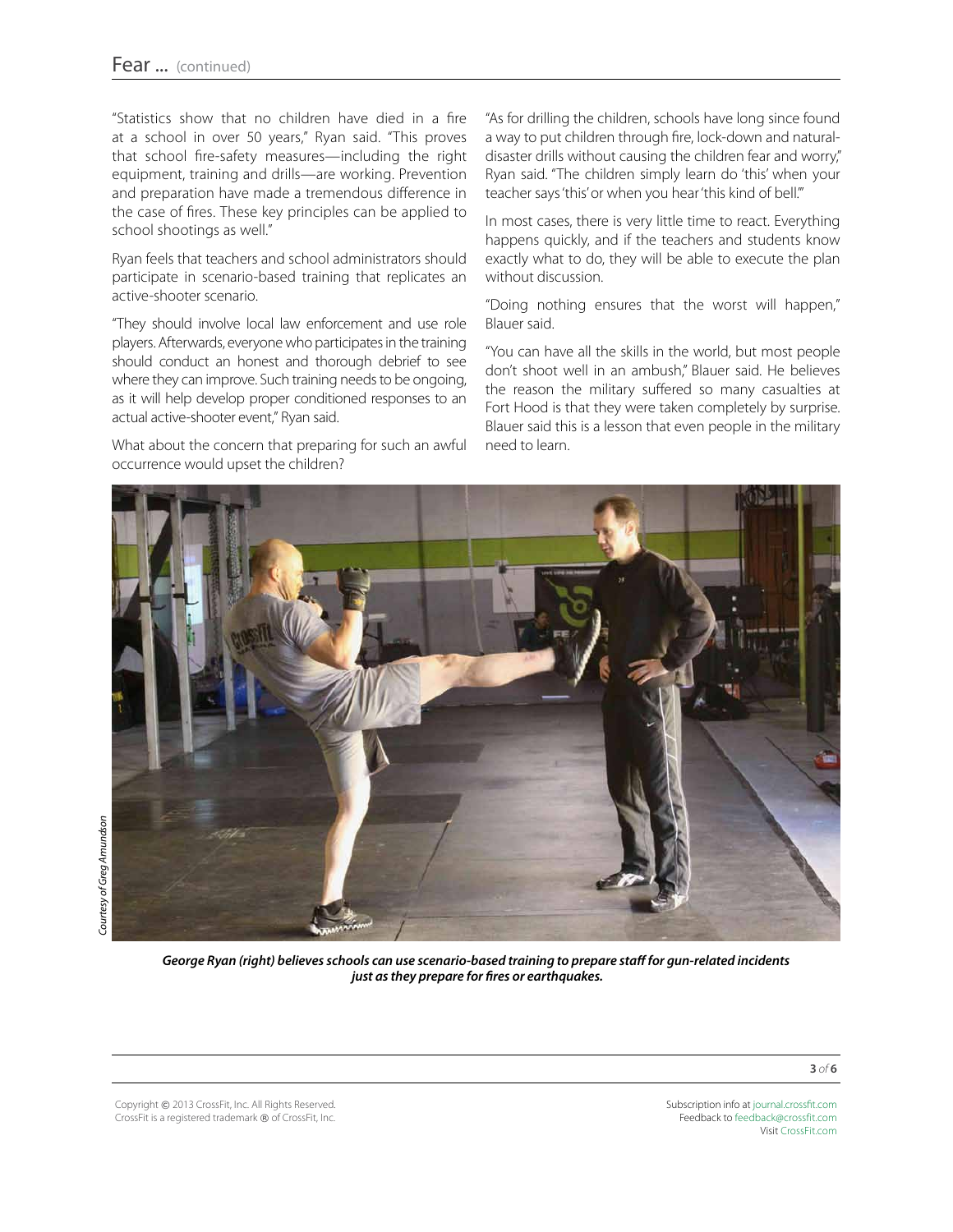"Just because someone is wearing a uniform, it doesn't mean they are ready for this type of attack," Blauer said.

The element of surprise is a huge factor, he said. The shooter in Fort Hood opened fire in a soldier-readiness processing center. Not one person expected that, and the surprise took them all off guard.

"Why was Mike Tyson able to bite Evander Holyfield's ear two times?" Blauer asked. "Because of the element of surprise. Holyfield was expecting a punch, not a bite."

He added: "The first assault is on the emotional system."

In his seminars, Blauer teaches people to use the body's natural startle-and-flinch response and adrenaline rush to create action.

#### **Survival Mindset**

If we are able to train teachers and school administrators to keep cool heads and turn fear in to action, what should their response be if a gunman enters a school?

Ryan says that school employees must be willing to call 911 even if something just doesn't look right. Then, if shooting is taking place, he says the teachers and children should run in the opposite direction of the deadly activity if it's possible.

"After making a quick assessment, the teacher should give the children concise, easily followed instructions such as, 'Run past the office and then to the crosswalk.' It is best if teachers have pre-planned options and instructions for such a response," Ryan said.

### If schools have a plan, then teachers and children can spring into action and follow that plan.

However, if the deadly activity is close to the classroom, teachers need to lock and barricade the door. The children must then be instructed to move away from the entry point, stay low to the ground and keep quiet. If there is time, they should draw the blinds and call 911.

Blauer agrees. He says that teachers and children should be taught to run away from the threat if they can.



#### *The key is a plan of action, whether that means running away, hiding or playing dead.*

"You, me and Rich Froning, we can all sprint out the door equally as fast," Blauer said.

The key is to act quickly.

"The cavalry will rush in," Blauer said. "The question is when? You have to make sure the fear loop doesn't get you."

Freezing and being unsure of what to do or where to go can cost valuable seconds. If schools have a plan, then teachers and children can spring into action and follow that plan.

"You need to act," Blauer said, but action does not necessarily mean playing the hero.

"Maybe the solution is to play dead," Blauer said. "You have to combine instincts and intuition. It's not about charging the threat. However, if he does come in the door, you have to be ready. The survival mindset must precede the survival skill set."

Ryan and Blauer agree that if a worst-case scenario occurs and a gunman does gain entry into a classroom occupied by children, the plan needs to be to take action.

Copyright © 2013 CrossFit, Inc. All Rights Reserved. CrossFit is a registered trademark ® of CrossFit, Inc.

Subscription info at [journal.crossfit.com](http://journal.crossfit.com) Feedback to [feedback@crossfit.com](mailto:feedback@crossfit.com) Visit [CrossFit.com](http://www.crossfit.com)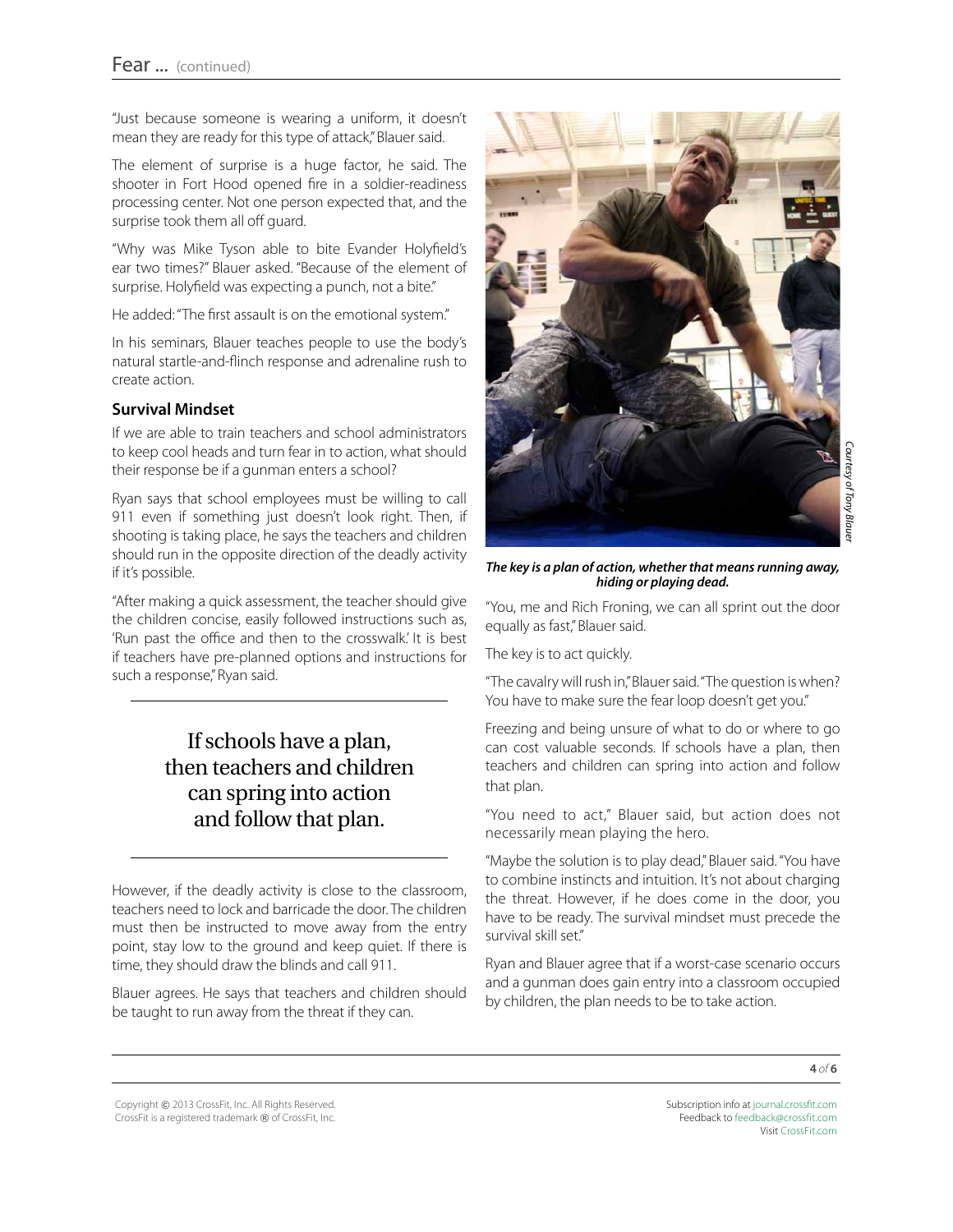

*Blauer advises that teachers and administrators spend time at a shooting range to give them an idea of the sound and speed of gunshots.* 

"The form of action will be completely dependent upon the circumstances, the physical space and the ages of the children," Ryan said.

For instance, he said teachers and children can throw anything and everything within their reach at the gunman, including staplers, chairs and coffee mugs.

"The intent is to overwhelm and startle that person," Ryan said. "The key is to do something—anything—other than being a target. This tactic may seem a little farfetched for some, but doing nothing is an unacceptable alternative."

Both Blauer and Ryan think teachers and parents can take steps to mentally prepare themselves for an attack. Ryan says that teachers, staff and administrators can educate themselves about taking action in the face of fear. Instead of being overwhelmed and paralyzed by the adrenaline, teachers can learn how to use the body's natural kickstart for positive action. The huge surge of adrenaline during a crisis is overwhelming for people who've never been in a violent situation, but your response can be tempered with adrenaline-managing techniques. These techniques can be used for any situation that provokes fear—including a CrossFit workout.

Ryan has a four-step process he teaches to help people remain calm in panic-inducing situations:

- 1. Welcome the adrenaline into your body—Think of the adrenaline as a power surge and tell yourself your body is preparing for success.
- 2. Replace negative thoughts with positive ones—If you hear your inner voice suggesting the situation is too daunting, replace those thoughts with positive ones immediately. Tell yourself to take positive action and repeat it.
- 3. Positive repetitive mantra (PRM)—Choose a simple, positive mantra that you silently repeat in your mind during a crisis situation to keep you focused. Examples include, "Let's go" or "I can do this."
- 4. Deep Breathing—Use deep breathing to help reduce sympathetic-nervous-system activity. Deep breathing will not totally eliminate the symptoms, but it will make them more manageable for improved performance during a crisis event. Breathe deeply in through your nose for a four-second count. Be sure to begin filling your lower lungs first, then the middle and finally the top portion of your lungs. Hold for four seconds. Then exhale through your mouth for a count of four seconds while letting the air out from the top, middle and finally the bottom of your lungs. Then repeat. The four-second count can be changed to a different time period if necessary.

The four steps are simple but require constant effort to fight against the body's natural inclinations.

#### **Essential Life Skills**

In addition to mental strategies, both Blauer and Ryan have more concrete suggestions to prevent and manage attacks.

"Ideally, school employees should be able to electronically lock all of the outside doors, and no one should be able to enter the school grounds without checking in and showing ID," Ryan said. "All classroom doors need to remain locked from the inside when children are in the rooms. Doors that automatically lock when closed but then automatically unlock via a push bar on the inside are one such defensive option. Master keys should be made available to teachers, administrators and law enforcement."

Copyright © 2013 CrossFit, Inc. All Rights Reserved. CrossFit is a registered trademark ® of CrossFit, Inc. Subscription info at [journal.crossfit.com](http://journal.crossfit.com) Feedback to [feedback@crossfit.com](mailto:feedback@crossfit.com) Visit [CrossFit.com](http://www.crossfit.com)